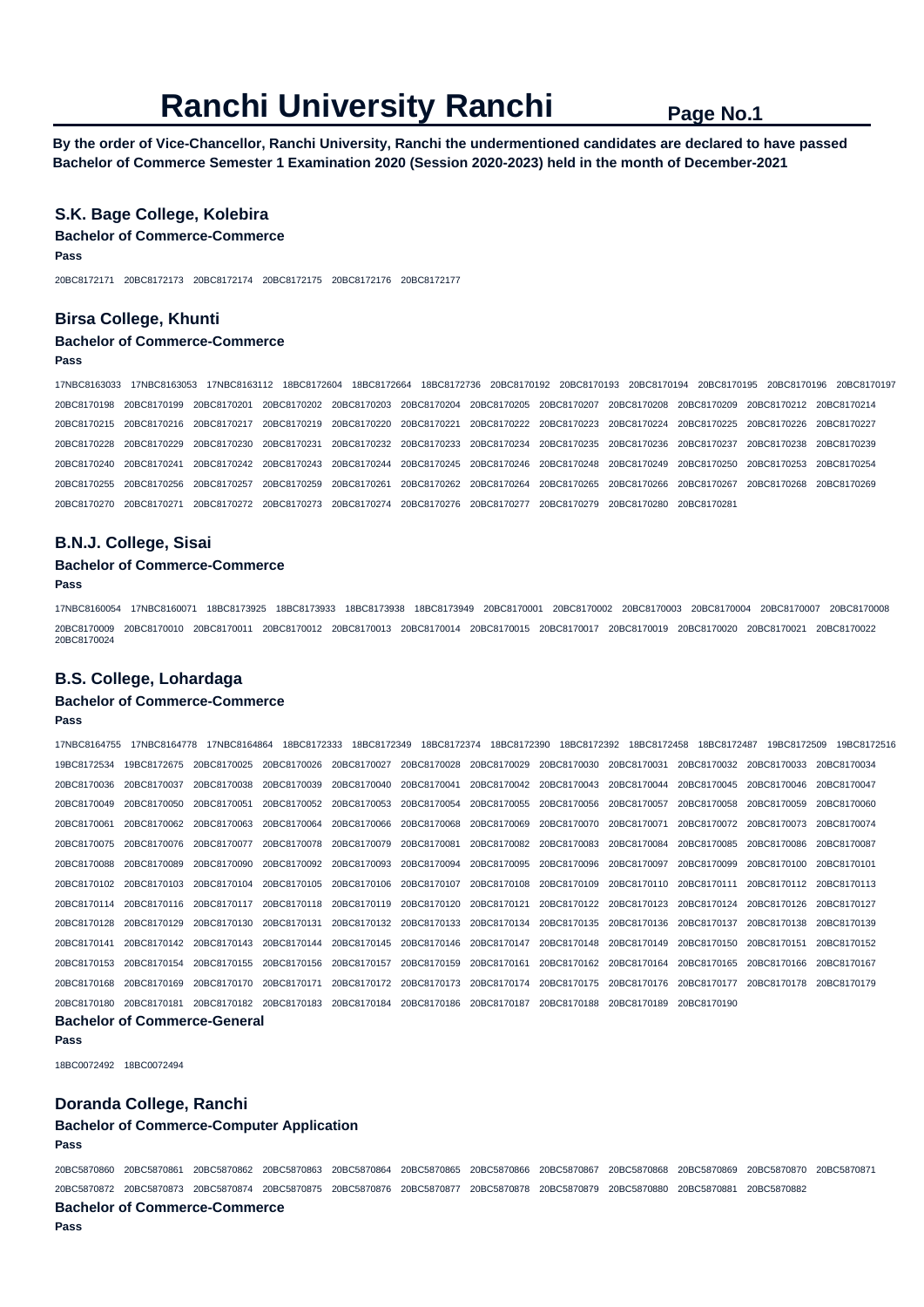## **By the order of Vice-Chancellor, Ranchi University, Ranchi the undermentioned candidates are declared to have passed Bachelor of Commerce Semester 1 Examination 2020 (Session 2020-2023) held in the month of December-2021**

| 17NBC8163928 | 17NBC8163938                    | 17NBC8163981 | 17NBC8164005 | 17NBC8164020               |                         | 17NBC8164081               |             | 17NBC8164092 17NBC8164094  | 17NBC8164292                                                                   | 17NBC8164293 | 17NBC8164361 |
|--------------|---------------------------------|--------------|--------------|----------------------------|-------------------------|----------------------------|-------------|----------------------------|--------------------------------------------------------------------------------|--------------|--------------|
| 17NBC8164379 | 17NBC8164385                    | 17NBC8164393 | 17NBC8164536 | 17NBC8164548               |                         |                            |             |                            | 17NBC8164592  17NBC8164903  18BC8170172  18BC8170191  18BC8170212  18BC8170227 |              |              |
| 18BC8170235  | 18BC8170244                     | 18BC8170255  | 18BC8170258  | 18BC8170284                | 18BC8170340             | 18BC8170347                | 18BC8170380 | 18BC8170403                | 18BC8170423                                                                    | 18BC8170483  | 18BC8170509  |
| 18BC8170530  | 18BC8170536                     | 18BC8170544  | 18BC8170575  | 18BC8170584                | 18BC8170608             | 18BC8170716                | 18BC8170834 | 18BC8170874                | 18BC8170881                                                                    | 18BC8170886  | 18BC8170891  |
| 18BC8175321  | 19BC8173918                     | 19BC8174101  | 20BC8170440  | 20BC8170441                | 20BC8170442             | 20BC8170443                | 20BC8170445 | 20BC8170446                | 20BC8170447                                                                    | 20BC8170448  | 20BC8170449  |
| 20BC8170450  | 20BC8170451                     | 20BC8170452  | 20BC8170453  | 20BC8170454                | 20BC8170455             | 20BC8170456                | 20BC8170457 | 20BC8170459                | 20BC8170460                                                                    | 20BC8170461  | 20BC8170462  |
| 20BC8170463  | 20BC8170464                     | 20BC8170465  | 20BC8170466  | 20BC8170467                | 20BC8170468             | 20BC8170469                | 20BC8170470 | 20BC8170471                | 20BC8170472                                                                    | 20BC8170473  | 20BC8170474  |
| 20BC8170475  | 20BC8170476                     | 20BC8170477  | 20BC8170478  | 20BC8170479                | 20BC8170480             | 20BC8170481                | 20BC8170483 | 20BC8170485                | 20BC8170486                                                                    | 20BC8170488  | 20BC8170489  |
| 20BC8170490  | 20BC8170491                     | 20BC8170492  | 20BC8170493  | 20BC8170494                | 20BC8170496             | 20BC8170497                | 20BC8170499 | 20BC8170500                | 20BC8170501                                                                    | 20BC8170502  | 20BC8170503  |
| 20BC8170504  | 20BC8170505                     | 20BC8170506  | 20BC8170507  | 20BC8170508                | 20BC8170509             | 20BC8170510                | 20BC8170511 | 20BC8170512                | 20BC8170514                                                                    | 20BC8170515  | 20BC8170516  |
| 20BC8170517  | 20BC8170518                     | 20BC8170521  | 20BC8170522  | 20BC8170523                | 20BC8170524             | 20BC8170525                | 20BC8170526 | 20BC8170527                | 20BC8170528                                                                    | 20BC8170530  | 20BC8170531  |
| 20BC8170532  | 20BC8170533                     | 20BC8170534  | 20BC8170535  | 20BC8170536                | 20BC8170537             | 20BC8170539                | 20BC8170540 | 20BC8170541                | 20BC8170542                                                                    | 20BC8170543  | 20BC8170545  |
| 20BC8170546  | 20BC8170547                     | 20BC8170548  | 20BC8170549  | 20BC8170550                | 20BC8170551             | 20BC8170553                | 20BC8170554 | 20BC8170555                | 20BC8170556                                                                    | 20BC8170557  | 20BC8170558  |
| 20BC8170559  | 20BC8170560                     | 20BC8170561  | 20BC8170562  | 20BC8170563                | 20BC8170564             | 20BC8170565                | 20BC8170567 | 20BC8170568                | 20BC8170569                                                                    | 20BC8170570  | 20BC8170571  |
| 20BC8170572  | 20BC8170573                     | 20BC8170574  | 20BC8170575  | 20BC8170576                | 20BC8170577             | 20BC8170578                | 20BC8170579 | 20BC8170580                | 20BC8170581                                                                    | 20BC8170582  | 20BC8170583  |
| 20BC8170584  | 20BC8170586                     | 20BC8170587  | 20BC8170588  | 20BC8170589                | 20BC8170590             | 20BC8170591                | 20BC8170592 | 20BC8170593                | 20BC8170594                                                                    | 20BC8170595  | 20BC8170596  |
| 20BC8170597  | 20BC8170599                     | 20BC8170600  | 20BC8170601  | 20BC8170602                | 20BC8170603             | 20BC8170604                | 20BC8170605 | 20BC8170606                | 20BC8170607                                                                    | 20BC8170608  | 20BC8170609  |
| 20BC8170610  | 20BC8170611                     | 20BC8170612  | 20BC8170614  | 20BC8170615                | 20BC8170616             | 20BC8170617                | 20BC8170618 | 20BC8170619                | 20BC8170621                                                                    | 20BC8170622  | 20BC8170623  |
| 20BC8170624  | 20BC8170625                     | 20BC8170626  | 20BC8170628  | 20BC8170629                | 20BC8170630             | 20BC8170631                | 20BC8170632 | 20BC8170634                | 20BC8170635                                                                    | 20BC8170637  | 20BC8170639  |
| 20BC8170641  | 20BC8170642                     | 20BC8170643  | 20BC8170644  | 20BC8170645                | 20BC8170646             | 20BC8170647                | 20BC8170648 | 20BC8170649                | 20BC8170650                                                                    | 20BC8170651  | 20BC8170652  |
| 20BC8170653  | 20BC8170654                     | 20BC8170655  | 20BC8170657  | 20BC8170658                | 20BC8170659             | 20BC8170660                | 20BC8170661 | 20BC8170662                | 20BC8170663                                                                    | 20BC8170664  | 20BC8170665  |
| 20BC8170666  | 20BC8170667                     | 20BC8170668  | 20BC8170669  | 20BC8170670                | 20BC8170671             | 20BC8170672                | 20BC8170673 | 20BC8170674                | 20BC8170675                                                                    | 20BC8170676  | 20BC8170677  |
| 20BC8170678  | 20BC8170679                     | 20BC8170680  | 20BC8170681  | 20BC8170682                | 20BC8170683             | 20BC8170684                | 20BC8170685 | 20BC8170686                | 20BC8170687                                                                    | 20BC8170688  | 20BC8170689  |
| 20BC8170690  | 20BC8170691                     | 20BC8170692  | 20BC8170693  | 20BC8170694                | 20BC8170695             | 20BC8170696                | 20BC8170697 | 20BC8170698                | 20BC8170699                                                                    | 20BC8170700  | 20BC8170701  |
| 20BC8170702  | 20BC8170704                     | 20BC8170705  | 20BC8170706  | 20BC8170707                | 20BC8170709             | 20BC8170710                | 20BC8170711 | 20BC8170712                | 20BC8170713                                                                    | 20BC8170714  | 20BC8170715  |
| 20BC8170716  | 20BC8170717                     | 20BC8170718  | 20BC8170719  | 20BC8170720                | 20BC8170721             | 20BC8170722                | 20BC8170723 | 20BC8170724                | 20BC8170725                                                                    | 20BC8170726  | 20BC8170727  |
|              |                                 |              |              |                            |                         |                            |             |                            |                                                                                |              |              |
| 20BC8170728  | 20BC8170729                     | 20BC8170730  | 20BC8170731  | 20BC8170732                | 20BC8170733             | 20BC8170734                | 20BC8170735 | 20BC8170736                | 20BC8170737                                                                    | 20BC8170738  | 20BC8170739  |
| 20BC8170740  | 20BC8170741                     | 20BC8170742  | 20BC8170743  | 20BC8170744                | 20BC8170745             | 20BC8170746                | 20BC8170747 | 20BC8170748                | 20BC8170749                                                                    | 20BC8170750  | 20BC8170751  |
| 20BC8170752  | 20BC8170753                     | 20BC8170754  | 20BC8170755  | 20BC8170756                | 20BC8170757             | 20BC8170758                | 20BC8170759 | 20BC8170760                | 20BC8170761                                                                    | 20BC8170762  | 20BC8170763  |
| 20BC8170764  | 20BC8170765<br>20BC8170777      | 20BC8170766  | 20BC8170767  | 20BC8170768<br>20BC8170780 | 20BC8170769             | 20BC8170770<br>20BC8170782 | 20BC8170771 | 20BC8170772<br>20BC8170784 | 20BC8170773<br>20BC8170785                                                     | 20BC8170774  | 20BC8170775  |
| 20BC8170776  |                                 | 20BC8170778  | 20BC8170779  |                            | 20BC8170781             |                            | 20BC8170783 |                            |                                                                                | 20BC8170786  | 20BC8170787  |
| 20BC8170788  | 20BC8170789                     | 20BC8170790  | 20BC8170791  | 20BC8170792                | 20BC8170793             | 20BC8170794                | 20BC8170795 | 20BC8170796                | 20BC8170797                                                                    | 20BC8170798  | 20BC8170799  |
| 20BC8170800  | 20BC8170801                     | 20BC8170802  | 20BC8170803  | 20BC8170804                | 20BC8170805             | 20BC8170806                | 20BC8170807 | 20BC8170808                | 20BC8170809                                                                    | 20BC8170810  | 20BC8170811  |
| 20BC8170812  | 20BC8170813                     | 20BC8170814  | 20BC8170815  | 20BC8170817                | 20BC8170818             | 20BC8170819                | 20BC8170820 | 20BC8170821                | 20BC8170822                                                                    | 20BC8170823  | 20BC8170824  |
| 20BC8170826  | 20BC8170829                     | 20BC8170830  | 20BC8170831  | 20BC8170832                | 20BC8170833             | 20BC8170834                | 20BC8170835 | 20BC8170836                | 20BC8170837                                                                    | 20BC8170838  | 20BC8170839  |
| 20BC8170840  | 20BC8170841                     | 20BC8170843  | 20BC8170844  | 20BC8170846                | 20BC8170847 20BC8170848 |                            |             | 20BC8170849 20BC8170850    | 20BC8170851                                                                    | 20BC8170852  | 20BC8170853  |
| 20BC8170854  | 20BC8170855 20BC8170856         |              | 20BC8170857  | 20BC8170859                | 20BC8173175             |                            |             |                            |                                                                                |              |              |
| Pass         | <b>Bachelor of Commerce-BBA</b> |              |              |                            |                         |                            |             |                            |                                                                                |              |              |
|              |                                 |              |              |                            |                         |                            |             |                            |                                                                                |              |              |
| 18BC8670004  | 19BC8673529                     | 20BC8670282  | 20BC8670283  | 20BC8670284                | 20BC8670285             | 20BC8670286                | 20BC8670287 | 20BC8670288                | 20BC8670289                                                                    | 20BC8670290  | 20BC8670291  |
| 20BC8670292  | 20BC8670293                     | 20BC8670294  | 20BC8670296  | 20BC8670297                | 20BC8670298             | 20BC8670299                | 20BC8670300 | 20BC8670301                | 20BC8670302                                                                    | 20BC8670303  | 20BC8670304  |
| 20BC8670305  | 20BC8670306                     | 20BC8670307  | 20BC8670308  | 20BC8670309                | 20BC8670310             | 20BC8670311                |             | 20BC8670312 20BC8670313    | 20BC8670314                                                                    | 20BC8670315  | 20BC8670316  |
| 20BC8670318  | 20BC8670319                     | 20BC8670320  | 20BC8670321  | 20BC8670322                | 20BC8670323             | 20BC8670324                | 20BC8670325 | 20BC8670326                | 20BC8670327                                                                    | 20BC8670328  | 20BC8670329  |
| 20BC8670330  | 20BC8670331                     | 20BC8670332  | 20BC8670333  | 20BC8670334                | 20BC8670335             | 20BC8670336                | 20BC8670337 | 20BC8670338                | 20BC8670339                                                                    | 20BC8670340  | 20BC8670342  |
| 20BC8670343  | 20BC8670344                     | 20BC8670345  | 20BC8670346  | 20BC8670347                | 20BC8670348             | 20BC8670349                | 20BC8670350 | 20BC8670351                | 20BC8670352                                                                    | 20BC8670353  | 20BC8670354  |
| 20BC8670355  | 20BC8670356                     | 20BC8670357  | 20BC8670358  | 20BC8670359                | 20BC8670360             | 20BC8670361                |             | 20BC8670362 20BC8670363    | 20BC8670365                                                                    | 20BC8670366  | 20BC8670367  |
| 20BC8670368  | 20BC8670370                     | 20BC8670371  | 20BC8670372  | 20BC8670373                | 20BC8670374             | 20BC8670375                | 20BC8670376 | 20BC8670377                | 20BC8670378                                                                    | 20BC8670379  | 20BC8670380  |
| 20BC8670381  | 20BC8670382                     | 20BC8670383  | 20BC8670385  | 20BC8670386                | 20BC8670387             | 20BC8670389                | 20BC8670390 | 20BC8670391                | 20BC8670393                                                                    | 20BC8670394  | 20BC8670395  |
| 20BC8670396  | 20BC8670397                     | 20BC8670398  | 20BC8670399  | 20BC8670400                | 20BC8670401             | 20BC8670402                | 20BC8670403 | 20BC8670404                | 20BC8670405                                                                    | 20BC8670406  | 20BC8670407  |
| 20BC8670408  | 20BC8670409                     | 20BC8670410  | 20BC8670411  | 20BC8670412                | 20BC8670413             | 20BC8670414                | 20BC8670416 | 20BC8670417                | 20BC8670418                                                                    | 20BC8670419  | 20BC8670420  |
| 20BC8670421  | 20BC8670422                     | 20BC8670423  | 20BC8670424  | 20BC8670425                | 20BC8670426             | 20BC8670427                | 20BC8670428 | 20BC8670429                | 20BC8670430                                                                    | 20BC8670431  | 20BC8670434  |
| 20BC8670435  | 20BC8670437                     | 20BC8670438  | 20BC8670439  | 20BC8673172                |                         |                            |             |                            |                                                                                |              |              |

**Bachelor of Commerce-General**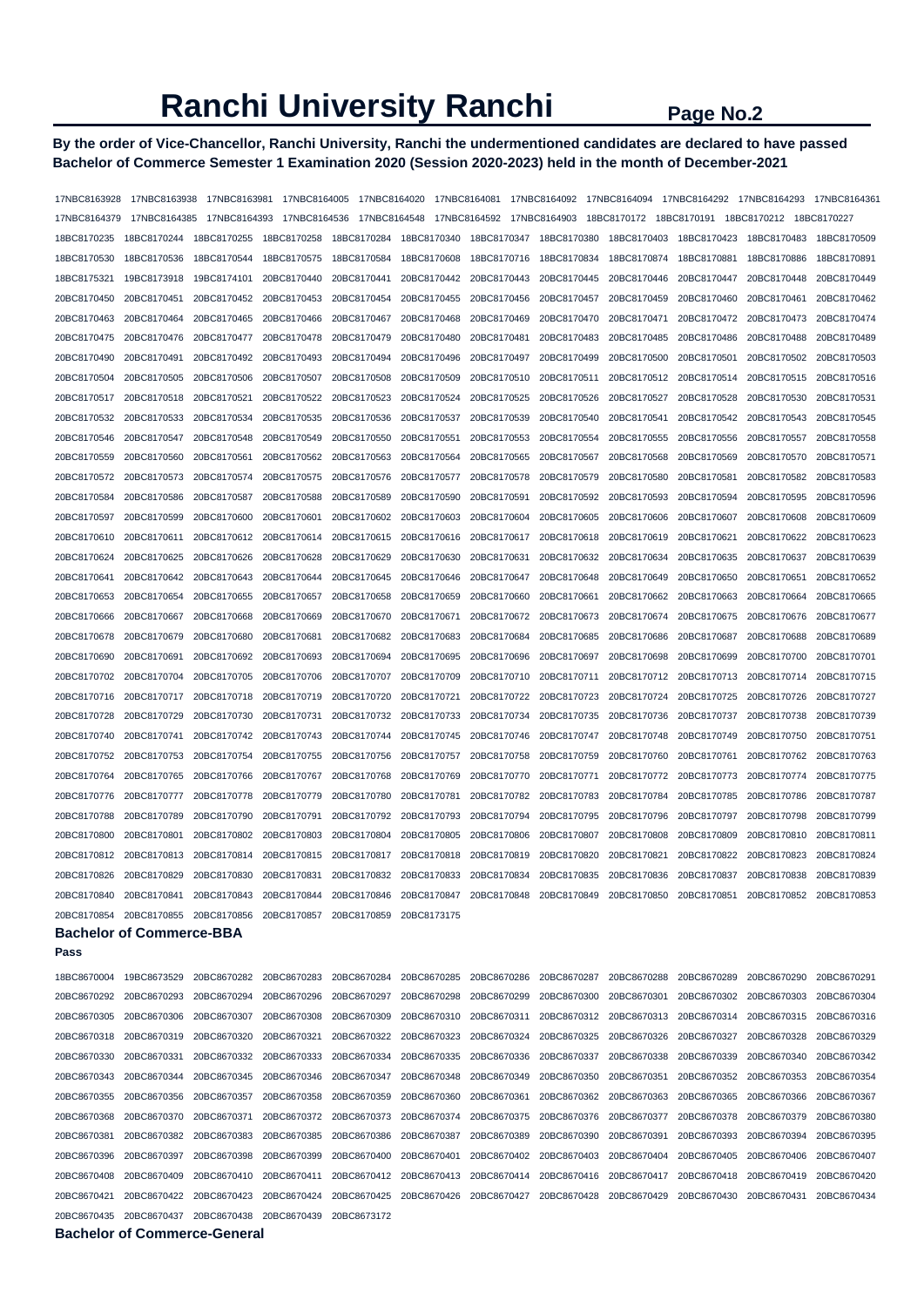## **By the order of Vice-Chancellor, Ranchi University, Ranchi the undermentioned candidates are declared to have passed Bachelor of Commerce Semester 1 Examination 2020 (Session 2020-2023) held in the month of December-2021**

#### **Pass**

18BC0070916 18BC0070932 18BC0070933 18BC0070941 20BC0070885 20BC0070887 20BC0070888 20BC0070891 20BC0070892 20BC0070893 20BC0070895 20BC0070896 20BC0070897 20BC0070898 20BC0070899 20BC0070900 20BC0070901 20BC0070902 20BC0070903 20BC0070904 20BC0070905 20BC0070907 20BC0070908 20BC0070909 20BC0070910

## **Gossner College, Ranchi**

**Bachelor of Commerce-Commerce Pass**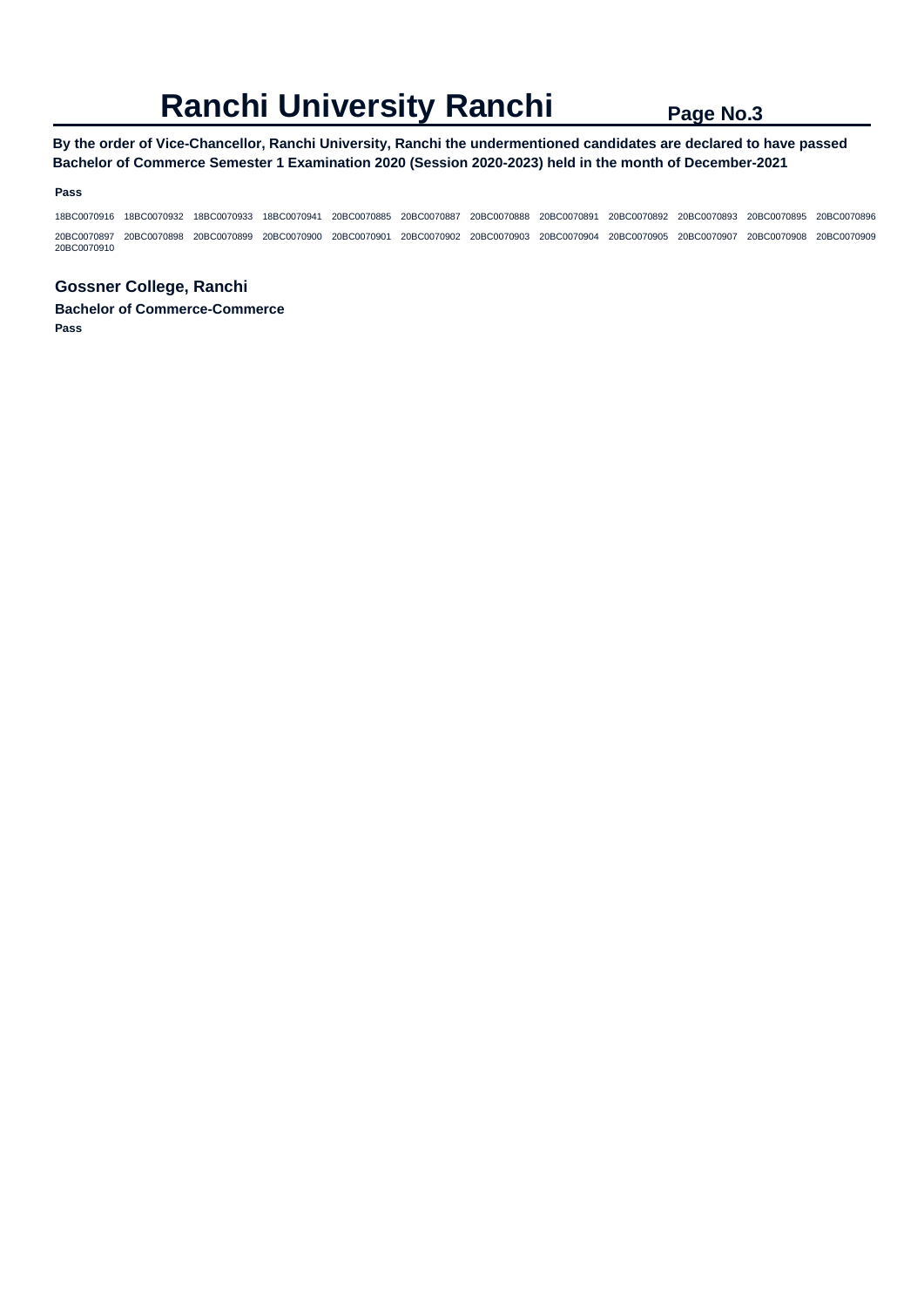## **By the order of Vice-Chancellor, Ranchi University, Ranchi the undermentioned candidates are declared to have passed Bachelor of Commerce Semester 1 Examination 2020 (Session 2020-2023) held in the month of December-2021**

| 17NBC8160369            | 17NBC8160457 | 17NBC8160465            | 17NBC8160790                                                                                                                                                | 17NBC8160835            | 18BC8171050 | 18BC8171051             | 18BC8171058                                     | 18BC8171353                         | 18BC8171426 | 18BC8171479             |             |
|-------------------------|--------------|-------------------------|-------------------------------------------------------------------------------------------------------------------------------------------------------------|-------------------------|-------------|-------------------------|-------------------------------------------------|-------------------------------------|-------------|-------------------------|-------------|
| 18BC8171614             | 18BC8171621  | 18BC8171697 18BC8171781 |                                                                                                                                                             | 18BC8171787 18BC8171803 |             | 18BC8171836             | 18BC8171889                                     | 18BC8171904                         | 18BC8171905 | 19BC8170240             | 19BC8170245 |
| 19BC8170331             | 19BC8170338  | 19BC8170342             | 19BC8170370                                                                                                                                                 | 19BC8170443             | 19BC8170504 | 19BC8170557             | 19BC8170573                                     | 19BC8170583                         | 19BC8170658 | 19BC8170686             | 19BC8170706 |
| 19BC8173418             | 19BC8174290  | 19BC8174335             | 19BC8174336                                                                                                                                                 | 20BC8171075             | 20BC8171076 | 20BC8171077             | 20BC8171078                                     | 20BC8171079                         | 20BC8171080 | 20BC8171081             | 20BC8171082 |
| 20BC8171083             | 20BC8171084  | 20BC8171085             | 20BC8171086                                                                                                                                                 | 20BC8171087             | 20BC8171088 | 20BC8171089             | 20BC8171090                                     | 20BC8171091                         | 20BC8171092 | 20BC8171093             | 20BC8171094 |
| 20BC8171095             | 20BC8171096  | 20BC8171097             | 20BC8171098                                                                                                                                                 | 20BC8171099             | 20BC8171100 | 20BC8171101             | 20BC8171102                                     | 20BC8171103                         | 20BC8171104 | 20BC8171105             | 20BC8171106 |
| 20BC8171107             | 20BC8171108  | 20BC8171109             | 20BC8171110                                                                                                                                                 | 20BC8171111             | 20BC8171112 | 20BC8171113             | 20BC8171114                                     | 20BC8171115                         | 20BC8171116 | 20BC8171117             | 20BC8171118 |
| 20BC8171119             | 20BC8171120  | 20BC8171121             | 20BC8171122                                                                                                                                                 | 20BC8171123             | 20BC8171124 | 20BC8171125             | 20BC8171126                                     | 20BC8171127                         | 20BC8171128 | 20BC8171129             | 20BC8171130 |
| 20BC8171131             | 20BC8171133  | 20BC8171134             | 20BC8171135                                                                                                                                                 | 20BC8171136             | 20BC8171137 | 20BC8171138             | 20BC8171139                                     | 20BC8171140                         | 20BC8171141 | 20BC8171142             | 20BC8171143 |
| 20BC8171144             | 20BC8171145  | 20BC8171146             | 20BC8171147                                                                                                                                                 | 20BC8171148             | 20BC8171149 | 20BC8171150             | 20BC8171151                                     | 20BC8171152                         | 20BC8171153 | 20BC8171154             | 20BC8171155 |
| 20BC8171156             | 20BC8171157  | 20BC8171158             | 20BC8171159                                                                                                                                                 | 20BC8171160             | 20BC8171161 | 20BC8171162             | 20BC8171163                                     | 20BC8171164                         | 20BC8171165 | 20BC8171166             | 20BC8171167 |
| 20BC8171168             | 20BC8171169  | 20BC8171170             | 20BC8171171                                                                                                                                                 | 20BC8171172             | 20BC8171173 | 20BC8171174             | 20BC8171175                                     | 20BC8171176                         | 20BC8171177 | 20BC8171178             | 20BC8171179 |
| 20BC8171180             | 20BC8171181  | 20BC8171182             | 20BC8171183                                                                                                                                                 | 20BC8171184             | 20BC8171185 | 20BC8171186             | 20BC8171187                                     | 20BC8171188                         | 20BC8171189 | 20BC8171190             | 20BC8171191 |
| 20BC8171192             | 20BC8171193  | 20BC8171194             | 20BC8171195                                                                                                                                                 | 20BC8171196             | 20BC8171197 | 20BC8171198             | 20BC8171199                                     | 20BC8171200                         | 20BC8171201 | 20BC8171202             | 20BC8171203 |
| 20BC8171204             | 20BC8171205  | 20BC8171206             | 20BC8171207                                                                                                                                                 | 20BC8171208             | 20BC8171209 | 20BC8171210             | 20BC8171211                                     | 20BC8171212                         | 20BC8171213 | 20BC8171214             | 20BC8171215 |
| 20BC8171216             | 20BC8171217  | 20BC8171218             | 20BC8171219                                                                                                                                                 | 20BC8171220             | 20BC8171221 | 20BC8171222             | 20BC8171223                                     | 20BC8171224                         | 20BC8171225 | 20BC8171226             | 20BC8171227 |
| 20BC8171228             | 20BC8171229  | 20BC8171230             | 20BC8171231                                                                                                                                                 | 20BC8171232             | 20BC8171233 | 20BC8171234             | 20BC8171235                                     | 20BC8171236                         | 20BC8171237 | 20BC8171238             | 20BC8171239 |
| 20BC8171241             | 20BC8171242  | 20BC8171243             | 20BC8171244                                                                                                                                                 | 20BC8171245             | 20BC8171246 | 20BC8171247             | 20BC8171248                                     | 20BC8171249                         | 20BC8171250 | 20BC8171251             | 20BC8171252 |
| 20BC8171253             | 20BC8171254  | 20BC8171255             | 20BC8171257                                                                                                                                                 | 20BC8171258             | 20BC8171259 | 20BC8171260             | 20BC8171261                                     | 20BC8171262                         | 20BC8171263 | 20BC8171264             | 20BC8171265 |
| 20BC8171266             | 20BC8171268  | 20BC8171269             | 20BC8171270                                                                                                                                                 | 20BC8171271             | 20BC8171272 | 20BC8171273             | 20BC8171274                                     | 20BC8171275                         | 20BC8171276 | 20BC8171277             | 20BC8171278 |
| 20BC8171279             | 20BC8171280  | 20BC8171281             | 20BC8171282                                                                                                                                                 | 20BC8171283             | 20BC8171284 | 20BC8171285             | 20BC8171286                                     | 20BC8171287                         | 20BC8171288 | 20BC8171289             | 20BC8171290 |
| 20BC8171291             | 20BC8171292  | 20BC8171293             | 20BC8171294                                                                                                                                                 | 20BC8171295             | 20BC8171296 | 20BC8171297             | 20BC8171298                                     | 20BC8171299                         | 20BC8171300 | 20BC8171301             | 20BC8171302 |
| 20BC8171303             | 20BC8171304  | 20BC8171305             | 20BC8171306                                                                                                                                                 | 20BC8171307             | 20BC8171308 | 20BC8171309             | 20BC8171310                                     | 20BC8171311                         | 20BC8171312 | 20BC8171313             | 20BC8171314 |
| 20BC8171316             | 20BC8171317  | 20BC8171318             | 20BC8171319                                                                                                                                                 | 20BC8171320             | 20BC8171321 | 20BC8171323             | 20BC8171324                                     | 20BC8171325                         | 20BC8171326 | 20BC8171327             | 20BC8171328 |
| 20BC8171329             | 20BC8171330  | 20BC8171331             | 20BC8171332                                                                                                                                                 | 20BC8171334             | 20BC8171335 | 20BC8171336             | 20BC8171337                                     | 20BC8171338                         | 20BC8171339 | 20BC8171340             | 20BC8171341 |
| 20BC8171342             | 20BC8171343  | 20BC8171344             | 20BC8171345                                                                                                                                                 | 20BC8171346             | 20BC8171347 | 20BC8171348             | 20BC8171349                                     | 20BC8171350                         | 20BC8171351 | 20BC8171352             | 20BC8171353 |
| 20BC8171354             | 20BC8171355  | 20BC8171356             | 20BC8171357                                                                                                                                                 | 20BC8171358             | 20BC8171359 | 20BC8171360             | 20BC8171361                                     | 20BC8171362                         | 20BC8171363 | 20BC8171364             | 20BC8171365 |
| 20BC8171366             | 20BC8171367  | 20BC8171368             | 20BC8171369                                                                                                                                                 | 20BC8171370             | 20BC8171371 | 20BC8171372             | 20BC8171373                                     | 20BC8171374                         | 20BC8171375 | 20BC8171377             | 20BC8171378 |
| 20BC8171379             | 20BC8171380  | 20BC8171381             | 20BC8171382                                                                                                                                                 | 20BC8171383             | 20BC8171384 | 20BC8171385             | 20BC8171386                                     | 20BC8171387                         | 20BC8171388 | 20BC8171389             | 20BC8171390 |
| 20BC8171392             | 20BC8171393  | 20BC8171394             | 20BC8171395                                                                                                                                                 | 20BC8171396             | 20BC8171397 | 20BC8171398             | 20BC8171399                                     | 20BC8171400                         | 20BC8171401 | 20BC8171402             | 20BC8171403 |
| 20BC8171404             | 20BC8171405  | 20BC8171406             | 20BC8171407                                                                                                                                                 | 20BC8171408             | 20BC8171409 | 20BC8171410             | 20BC8171411                                     | 20BC8171412                         | 20BC8171413 | 20BC8171414             | 20BC8171415 |
| 20BC8171416             | 20BC8171417  | 20BC8171418             | 20BC8171419                                                                                                                                                 | 20BC8171420             | 20BC8171421 | 20BC8171422             | 20BC8171423                                     | 20BC8171424                         | 20BC8171425 | 20BC8171426             | 20BC8171427 |
| 20BC8171428             | 20BC8171429  | 20BC8171430             | 20BC8171431                                                                                                                                                 | 20BC8171432             | 20BC8171433 | 20BC8171434             | 20BC8171435                                     | 20BC8171436                         | 20BC8171437 | 20BC8171438             | 20BC8171439 |
| 20BC8171440             | 20BC8171441  | 20BC8171442             | 20BC8171443                                                                                                                                                 | 20BC8171444             | 20BC8171445 | 20BC8171446             | 20BC8171447                                     | 20BC8171448                         | 20BC8171449 | 20BC8171450             | 20BC8171451 |
| 20BC8171452             | 20BC8171453  | 20BC8171454             | 20BC8171455                                                                                                                                                 | 20BC8171456 20BC8171457 |             | 20BC8171458 20BC8171459 |                                                 | 20BC8171460                         | 20BC8171461 | 20BC8171462             | 20BC8171463 |
| 20BC8171464             |              |                         | 20BC8171465 20BC8171466 20BC8171467 20BC8171468 20BC8171469 20BC8171470 20BC8171471 20BC8171472 20BC8171473 20BC8171474                                     |                         |             |                         |                                                 |                                     |             |                         | 20BC8171475 |
| 20BC8171476             |              |                         |                                                                                                                                                             |                         |             |                         | 20BC8171482 20BC8171483 20BC8171484 20BC8171485 |                                     |             | 20BC8171486             | 20BC8171487 |
| 20BC8171488             | 20BC8171489  | 20BC8171490             |                                                                                                                                                             |                         |             |                         |                                                 | 20BC8171496 20BC8171497 20BC8171498 |             |                         | 20BC8171499 |
| 20BC8171500             | 20BC8171501  |                         | 20BC8171502 20BC8171503 20BC8171504 20BC8171505                                                                                                             |                         |             |                         | 20BC8171506 20BC8171507                         | 20BC8171508                         | 20BC8171509 | 20BC8171510 20BC8171511 |             |
|                         |              |                         | 20BC8171512 20BC8171513 20BC8171514 20BC8171515 20BC8171516 20BC8171517 20BC8171518 20BC8171519 20BC8171520 20BC8171521                                     |                         |             |                         |                                                 |                                     |             | 20BC8171522 20BC8171523 |             |
| 20BC8171524             | 20BC8171525  | 20BC8171526             | 20BC8171527 20BC8171528 20BC8171529                                                                                                                         |                         |             |                         | 20BC8171530 20BC8171531                         | 20BC8171532 20BC8171533             |             | 20BC8171534             | 20BC8171535 |
| 20BC8171536             | 20BC8171537  | 20BC8171538             | 20BC8171539                                                                                                                                                 |                         |             |                         |                                                 | 20BC8171544                         | 20BC8171545 | 20BC8171546             | 20BC8171547 |
| 20BC8171548 20BC8171549 |              |                         | 20BC8171550 20BC8171551 20BC8171552 20BC8171553 20BC8171554 20BC8171555 20BC8171556 20BC8171557 20BC8171558                                                 |                         |             |                         |                                                 |                                     |             |                         | 20BC8171559 |
|                         |              |                         | 20BC8171560 20BC8171561 20BC8171562 20BC8171563 20BC8171564 20BC8171565 20BC8171566 20BC8171567 20BC8171568 20BC8171569                                     |                         |             |                         |                                                 |                                     |             | 20BC8171570             | 20BC8171571 |
|                         |              |                         | 20BC8171572 20BC8171573 20BC8171574 20BC8171575 20BC8171576 20BC8171577 20BC8171578 20BC8171579 20BC8171580 20BC8171581 20BC8171582 20BC8171582 20BC8171583 |                         |             |                         |                                                 |                                     |             |                         |             |
|                         |              |                         |                                                                                                                                                             |                         |             |                         |                                                 |                                     |             |                         |             |
|                         |              |                         |                                                                                                                                                             |                         |             |                         |                                                 |                                     |             |                         |             |

**Bachelor of Commerce-BBA**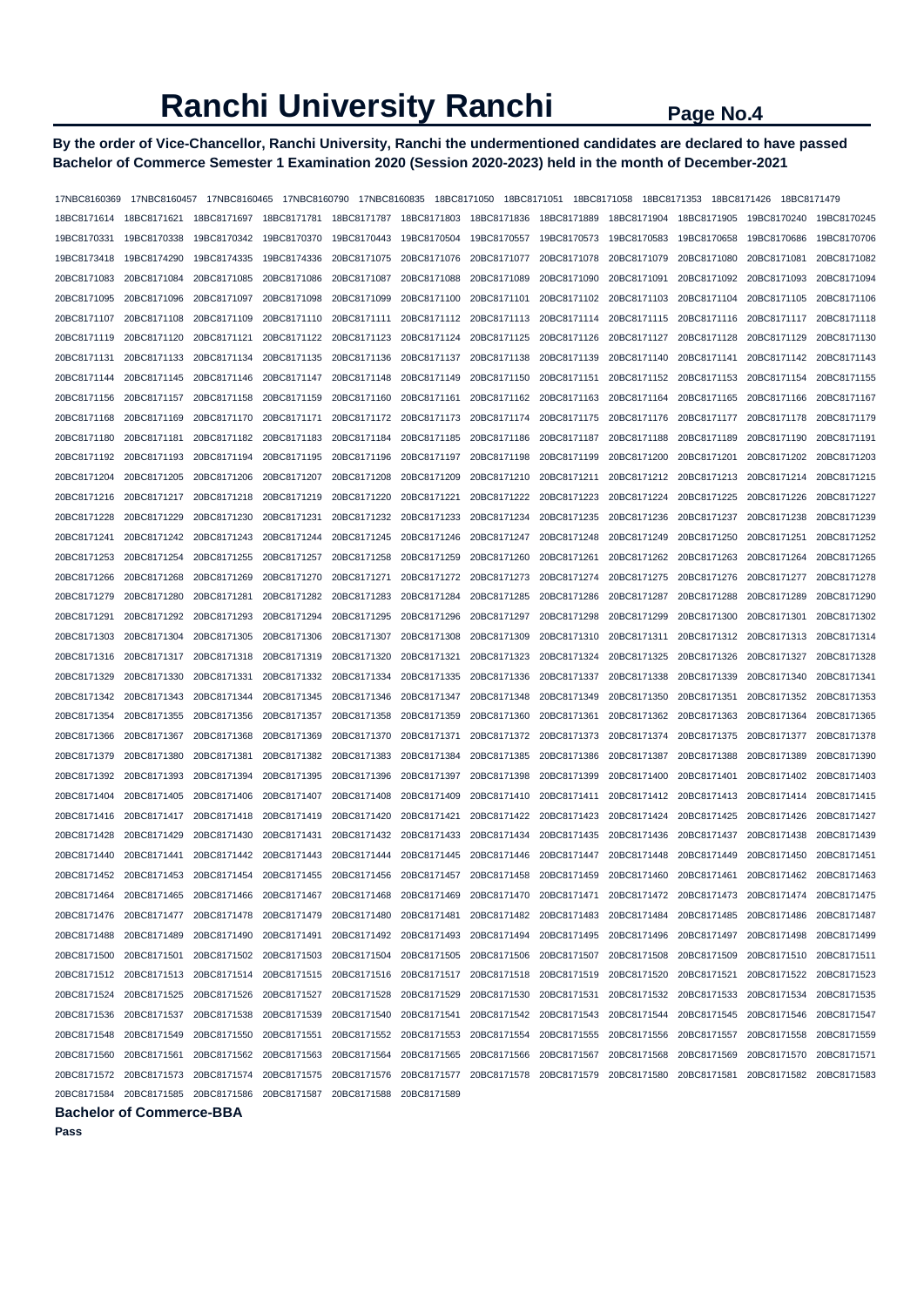**By the order of Vice-Chancellor, Ranchi University, Ranchi the undermentioned candidates are declared to have passed Bachelor of Commerce Semester 1 Examination 2020 (Session 2020-2023) held in the month of December-2021** 

| 18BC8672034                | 19BC8674284 | 20BC8670911 | 20BC8670912 | 20BC8670913 | 20BC8670914 | 20BC8670915 | 20BC8670916 | 20BC8670917 | 20BC8670918 | 20BC8670919 | 20BC8670920 |
|----------------------------|-------------|-------------|-------------|-------------|-------------|-------------|-------------|-------------|-------------|-------------|-------------|
| 20BC8670921                | 20BC8670922 | 20BC8670923 | 20BC8670924 | 20BC8670925 | 20BC8670926 | 20BC8670927 | 20BC8670928 | 20BC8670929 | 20BC8670930 | 20BC8670931 | 20BC8670932 |
| 20BC8670933                | 20BC8670934 | 20BC8670935 | 20BC8670937 | 20BC8670938 | 20BC8670939 | 20BC8670940 | 20BC8670941 | 20BC8670942 | 20BC8670943 | 20BC8670944 | 20BC8670945 |
| 20BC8670946                | 20BC8670947 | 20BC8670948 | 20BC8670949 | 20BC8670950 | 20BC8670951 | 20BC8670952 | 20BC8670953 | 20BC8670954 | 20BC8670955 | 20BC8670958 | 20BC8670959 |
| 20BC8670960                | 20BC8670961 | 20BC8670962 | 20BC8670963 | 20BC8670964 | 20BC8670965 | 20BC8670966 | 20BC8670967 | 20BC8670968 | 20BC8670969 | 20BC8670970 | 20BC8670971 |
| 20BC8670972                | 20BC8670973 | 20BC8670974 | 20BC8670975 | 20BC8670976 | 20BC8670977 | 20BC8670978 | 20BC8670979 | 20BC8670980 | 20BC8670981 | 20BC8670982 | 20BC8670983 |
| 20BC8670984                | 20BC8670985 | 20BC8670986 | 20BC8670987 | 20BC8670988 | 20BC8670989 | 20BC8670990 | 20BC8670991 | 20BC8670992 | 20BC8670993 | 20BC8670994 | 20BC8670995 |
| 20BC8670996                | 20BC8670997 | 20BC8670998 | 20BC8670999 | 20BC8671000 | 20BC8671001 | 20BC8671002 | 20BC8671003 | 20BC8671004 | 20BC8671005 | 20BC8671006 | 20BC8671007 |
| 20BC8671008                | 20BC8671009 | 20BC8671010 | 20BC8671011 | 20BC8671012 | 20BC8671013 | 20BC8671014 | 20BC8671015 | 20BC8671016 | 20BC8671017 | 20BC8671018 | 20BC8671020 |
| 20BC8671021                | 20BC8671022 | 20BC8671023 | 20BC8671024 | 20BC8671026 | 20BC8671028 | 20BC8671029 | 20BC8671030 | 20BC8671031 | 20BC8671032 | 20BC8671033 | 20BC8671034 |
| 20BC8671035                | 20BC8671036 | 20BC8671037 | 20BC8671038 | 20BC8671040 | 20BC8671041 | 20BC8671042 | 20BC8671043 | 20BC8671044 | 20BC8671045 | 20BC8671046 | 20BC8671047 |
| 20BC8671048                | 20BC8671050 | 20BC8671051 | 20BC8671052 | 20BC8671053 | 20BC8671054 | 20BC8671055 | 20BC8671056 | 20BC8671059 | 20BC8671060 | 20BC8671061 | 20BC8671062 |
| 20BC8671063<br>20BC8673185 | 20BC8671064 | 20BC8671065 | 20BC8671066 | 20BC8671067 | 20BC8671068 | 20BC8671069 | 20BC8671070 | 20BC8671071 | 20BC8671072 | 20BC8671073 | 20BC8671074 |

### **J.N.College Dhurwa, Ranchi**

#### **Bachelor of Commerce-Commerce**

**Pass** 

19BC8173390 19BC8173394 19BC8173395 20BC8171590 20BC8171591 20BC8171593 20BC8171594 20BC8171596 20BC8171599 20BC8171600 20BC8171601 20BC8171603 20BC8171609 20BC8171610 20BC8171613 20BC8171614 20BC8171616 20BC8171617 20BC8171619 20BC8171621 20BC8171623 20BC8171624 20BC8171627 20BC8171631 **Bachelor of Commerce-General** 

#### **Pass**

17NBC0060927 18BC0073202 18BC0073204

### **K.C.B. College, Bero**

## **Bachelor of Commerce-Commerce**

**Pass** 

18BC8172523 18BC8172532 18BC8172551 20BC8171643 20BC8171645 20BC8171646 20BC8171647 20BC8171648 20BC8171649 20BC8171650 20BC8171652 20BC8171653 20BC8171654 20BC8171655 20BC8171657 20BC8171659 20BC8171660 20BC8171661 20BC8171662 20BC8171664 20BC8171665 20BC8171666 20BC8171667 20BC8171669 20BC8171671 20BC8171672 20BC8171673 20BC8171674 20BC8171675 20BC8171677 20BC8171678 20BC8171679 20BC8171680 20BC8171681 20BC8171683 20BC8171684 20BC8171685 20BC8171686 20BC8171688

#### **Bachelor of Commerce-BBA**

**Pass** 

19BC8674275 20BC8671632 20BC8671633 20BC8671634 20BC8671635 20BC8671636 20BC8671637 20BC8671639 20BC8671640 20BC8671641 20BC8671642

#### **Kartik Oraon College, Gumla**

#### **Bachelor of Commerce-Computer Application**

**Pass** 

20BC5873173 20BC5873174

## **Bachelor of Commerce-Commerce**

**Pass** 

17NBC8161255 18BC8173225 19BC8172984 20BC8173056 20BC8173057 20BC8173058 20BC8173059 20BC8173060 20BC8173061 20BC8173062 20BC8173063 20BC8173064 20BC8173065 20BC8173066 20BC8173067 20BC8173068 20BC8173069 20BC8173070 20BC8173072 20BC8173073 20BC8173074 20BC8173075 20BC8173076 20BC8173077 20BC8173078 20BC8173079 20BC8173080 20BC8173081 20BC8173082 20BC8173083 20BC8173085 20BC8173086 20BC8173087 20BC8173088 20BC8173089 20BC8173090 20BC8173091 20BC8173092 20BC8173093 20BC8173094 20BC8173095 20BC8173096 20BC8173097 20BC8173098 20BC8173099 20BC8173100 20BC8173101 20BC8173102 20BC8173103 20BC8173104 20BC8173105 20BC8173106 20BC8173107 20BC8173108 20BC8173109 20BC8173111 20BC8173112 20BC8173113 20BC8173114 20BC8173115 20BC8173116 20BC8173117 20BC8173118 20BC8173119 20BC8173120 20BC8173121 20BC8173122 20BC8173123 20BC8173124 20BC8173125 20BC8173126 20BC8173127 20BC8173128 20BC8173129 20BC8173130 20BC8173131 20BC8173132 20BC8173133 20BC8173134 20BC8173135 20BC8173136 20BC8173137 20BC8173138 20BC8173139 20BC8173140 20BC8173141 20BC8173142 20BC8173143 20BC8173144 20BC8173145 20BC8173146 20BC8173147 20BC8173148 20BC8173149 20BC8173150 20BC8173151 20BC8173152 20BC8173153 20BC8173154 20BC8173155 20BC8173156 20BC8173157 20BC8173159 20BC8173160 20BC8173161 20BC8173162 20BC8173163 20BC8173164 20BC8173165 20BC8173166 20BC8173167 20BC8173168 20BC8173169

#### **Bachelor of Commerce-General**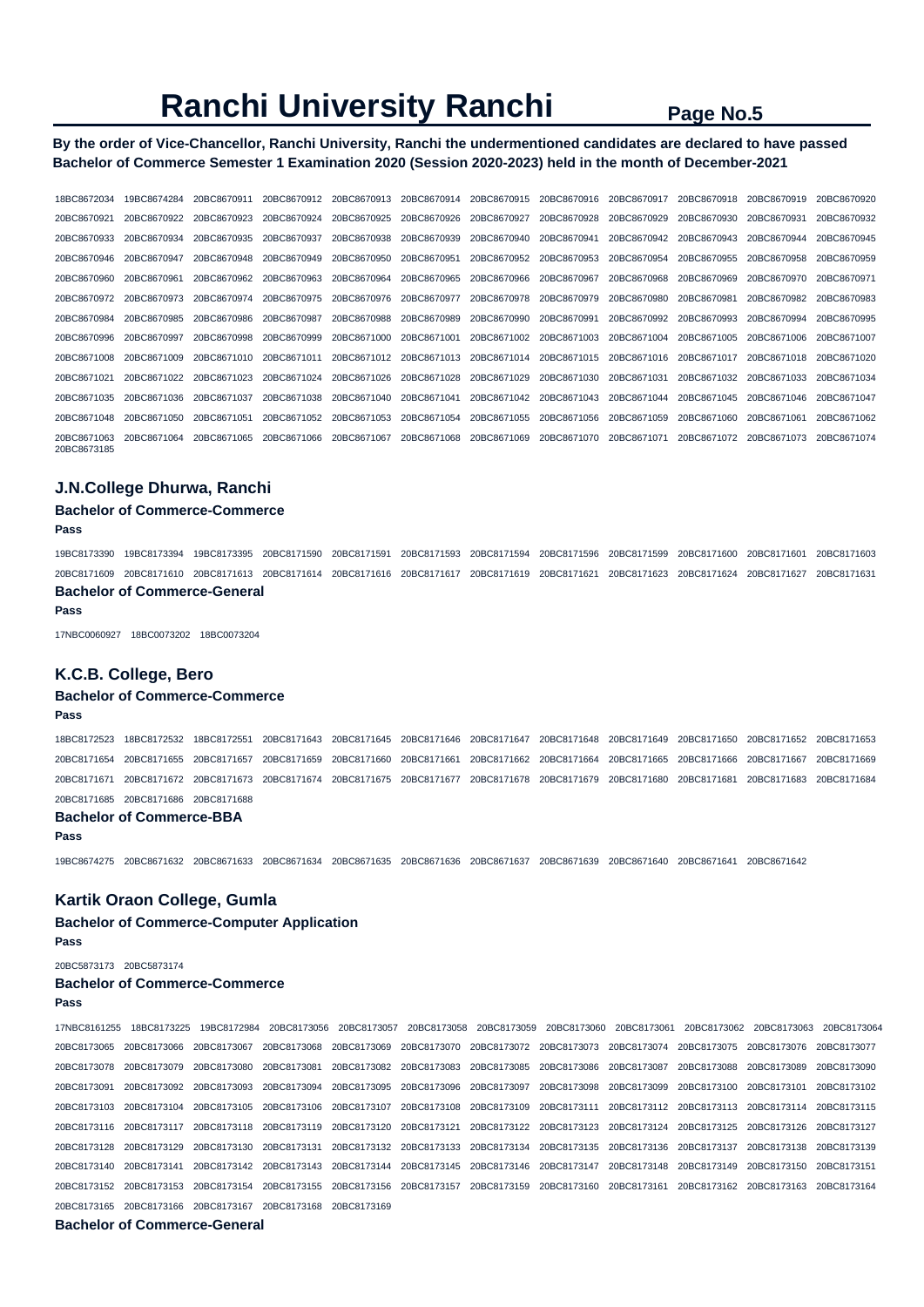**By the order of Vice-Chancellor, Ranchi University, Ranchi the undermentioned candidates are declared to have passed Bachelor of Commerce Semester 1 Examination 2020 (Session 2020-2023) held in the month of December-2021** 

**Pass**  19BC0073028

#### **Mandar College, Mandar**

#### **Bachelor of Commerce-Commerce**

**Pass** 

18BC8172178 18BC8172187 19BC8172500 20BC8171689 20BC8171690 20BC8171691 20BC8171693 20BC8171694 20BC8171696 20BC8171698 20BC8171699 20BC8171701 20BC8171702 20BC8171703 20BC8171704 20BC8171705 20BC8171706 20BC8171708 20BC8171709 20BC8171710 20BC8171711 20BC8171712 20BC8171713 20BC8171714 20BC8171715 20BC8171716 20BC8171717 20BC8171718 20BC8171719 20BC8171720 20BC8171721 20BC8171722 20BC8171723 20BC8171724 20BC8171725 20BC8171726 20BC8171727 20BC8171728 20BC8171730 20BC8171731 20BC8171733 20BC8171734 20BC8171735 20BC8171736 20BC8171737 20BC8171738 20BC8171739 20BC8171740 20BC8171741 20BC8171742 20BC8171743 20BC8171744 20BC8171746 20BC8171747 20BC8171748 20BC8171749 20BC8171751 20BC8171752 20BC8171753 20BC8171754 20BC8171755 20BC8171756 20BC8171757 20BC8171758

#### **Maulana Azad College, Ranchi**

**Bachelor of Commerce-General** 

**Pass** 

20BC0071759 20BC0071760 20BC0071761 20BC0071762 20BC0071764 20BC0071765 20BC0071766 20BC0071768 20BC0071770 20BC0071771 20BC0071772

#### **Nirmala College, Ranchi**

## **Bachelor of Commerce-Commerce**

**Pass** 

| 18BC8172938                     | 19BC8172297             |             |                                     |  | 19BC8172372 20BC8171796 20BC8171797 20BC8171798 20BC8171799 20BC8171800 20BC8171801 20BC8171802 20BC8171803 20BC8171804             |  |  |  |  |                         |             |  |
|---------------------------------|-------------------------|-------------|-------------------------------------|--|-------------------------------------------------------------------------------------------------------------------------------------|--|--|--|--|-------------------------|-------------|--|
| 20BC8171805                     | 20BC8171806             | 20BC8171807 |                                     |  | 20BC8171808 20BC8171809 20BC8171810 20BC8171811 20BC8171812 20BC8171813 20BC8171814 20BC8171815 20BC8171816                         |  |  |  |  |                         |             |  |
| 20BC8171817                     | 20BC8171818             |             |                                     |  | 20BC8171819 20BC8171820 20BC8171821 20BC8171822 20BC8171823 20BC8171824 20BC8171825 20BC8171826 20BC8171827 20BC8171828             |  |  |  |  |                         |             |  |
| 20BC8171829                     | 20BC8171830 20BC8171831 |             |                                     |  | 20BC8171832 20BC8171833 20BC8171834 20BC8171835 20BC8171836 20BC8171837 20BC8171838 20BC8171839 20BC8171840                         |  |  |  |  |                         |             |  |
| 20BC8171841                     |                         |             |                                     |  | 20BC8171842 20BC8171843 20BC8171844 20BC8171845 20BC8171846 20BC8171847 20BC8171848 20BC8171849 20BC8171850 20BC8171851 20BC8171852 |  |  |  |  |                         |             |  |
| 20BC8171853                     | 20BC8171854             |             |                                     |  | 20BC8171855 20BC8171856 20BC8171857 20BC8171858 20BC8171859 20BC8171860 20BC8171861 20BC8171863 20BC8171864                         |  |  |  |  |                         | 20BC8171865 |  |
| 20BC8171866 20BC8171867         |                         |             |                                     |  | 20BC8171868 20BC8171869 20BC8171870 20BC8171871 20BC8171872 20BC8171873 20BC8171874 20BC8171875 20BC8171876 20BC8171877             |  |  |  |  |                         |             |  |
|                                 | 20BC8171878 20BC8171879 |             |                                     |  | 20BC8171880 20BC8171881 20BC8171882 20BC8171883 20BC8171884 20BC8171885 20BC8171886 20BC8171887                                     |  |  |  |  | 20BC8171888 20BC8171889 |             |  |
| 20BC8171890                     | 20BC8171891             |             |                                     |  | 20BC8171892 20BC8171893 20BC8171895 20BC8171896 20BC8171897 20BC8171898 20BC8171899 20BC8171900 20BC8171901 20BC8171902             |  |  |  |  |                         |             |  |
| 20BC8171903                     | 20BC8171904             |             | 20BC8171905 20BC8171906 20BC8171907 |  | 20BC8171908 20BC8171909 20BC8171910 20BC8171912 20BC8171913                                                                         |  |  |  |  |                         |             |  |
| <b>Bachelor of Commerce-BBA</b> |                         |             |                                     |  |                                                                                                                                     |  |  |  |  |                         |             |  |

**Pass** 

19BC8672215 19BC8672228 20BC8671773 20BC8671774 20BC8671775 20BC8671776 20BC8671777 20BC8671778 20BC8671779 20BC8671780 20BC8671781 20BC8671782 20BC8671783 20BC8671784 20BC8671785 20BC8671786 20BC8671787 20BC8671788 20BC8671789 20BC8671790 20BC8671792 20BC8671793 20BC8671794 20BC8671795 20BC8673178

### **P.P.K.College, Bundu**

#### **Bachelor of Commerce-Commerce**

**Pass** 

20BC8171914 20BC8171915 20BC8171917 20BC8171918 20BC8171919 20BC8171920 20BC8171921 20BC8171922 20BC8171923 20BC8171924 20BC8171925 20BC8171926 20BC8171927 20BC8171928 20BC8171929 20BC8171930 20BC8171931 20BC8171932 20BC8171933 20BC8171934 20BC8171935 20BC8171936 20BC8171937 20BC8171938 20BC8171939 20BC8171940 20BC8171942 20BC8171943 20BC8171944 20BC8171945 20BC8171946 20BC8171947 20BC8171948 20BC8171949 20BC8171950 20BC8171951 20BC8171952 20BC8171953 20BC8171954 20BC8171955 20BC8171956 20BC8171957 20BC8171958 20BC8171959 20BC8171960 20BC8171961 20BC8171962 20BC8171963 20BC8171964 20BC8171965

## **R.L.S.Y. College, Ranchi**

## **Bachelor of Commerce-Computer Application**

**Pass** 

19BC5872107 19BC5872108 19BC5872110 19BC5872111 19BC5872112 19BC5872113 20BC5872054 20BC5872055 20BC5872056 20BC5872057 20BC5872058 20BC5872059 **Bachelor of Commerce-Commerce**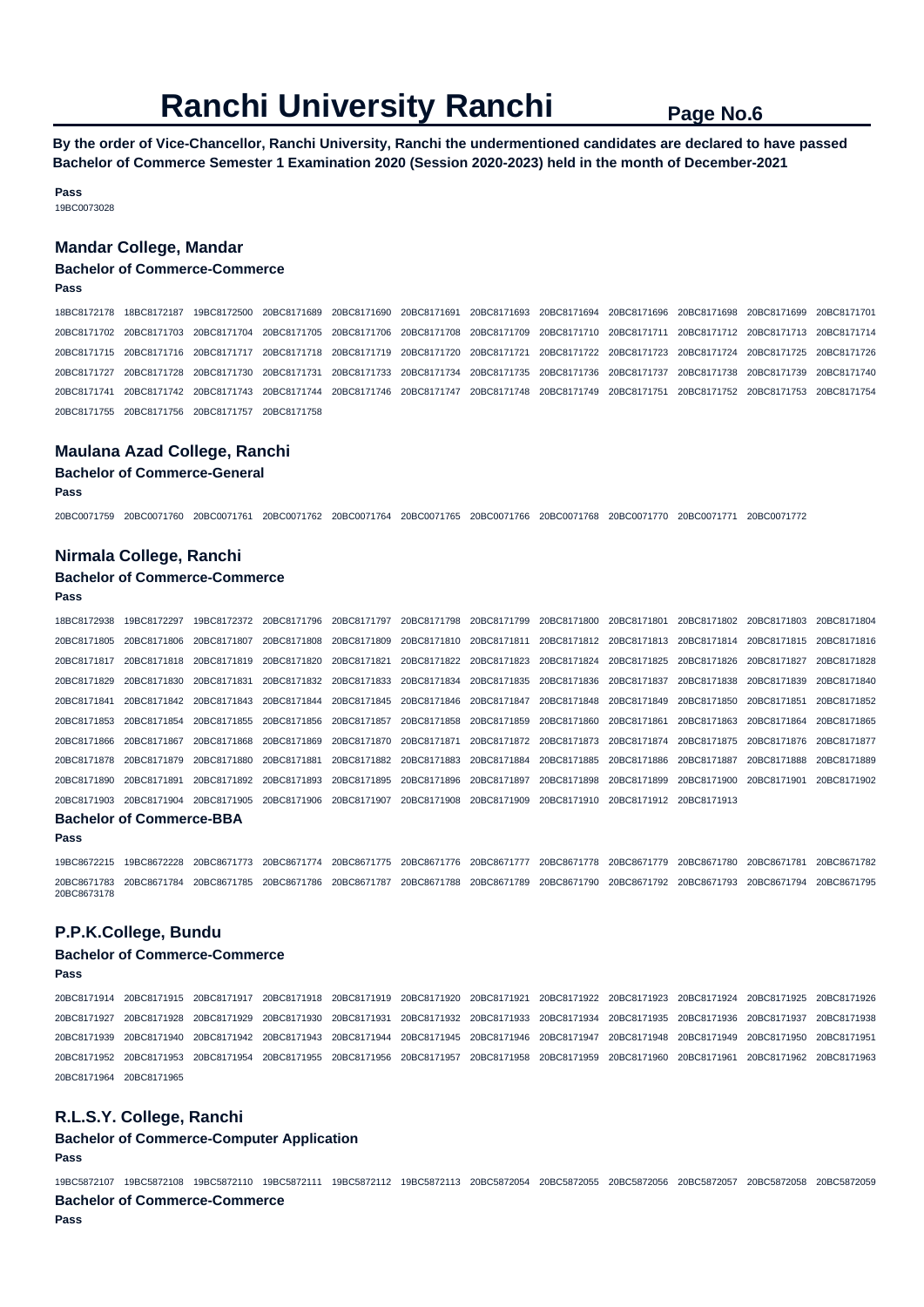## **By the order of Vice-Chancellor, Ranchi University, Ranchi the undermentioned candidates are declared to have passed Bachelor of Commerce Semester 1 Examination 2020 (Session 2020-2023) held in the month of December-2021**

18BC8173506 19BC8171980 19BC8171983 19BC8172017 19BC8172055 19BC8172067 19BC8172086 19BC8174256 20BC8171966 20BC8171967 20BC8171968 20BC8171969 20BC8171971 20BC8171972 20BC8171973 20BC8171974 20BC8171975 20BC8171976 20BC8171977 20BC8171978 20BC8171979 20BC8171980 20BC8171982 20BC8171983 20BC8171984 20BC8171985 20BC8171987 20BC8171988 20BC8171989 20BC8171990 20BC8171991 20BC8171992 20BC8171993 20BC8171994 20BC8171995 20BC8171996 20BC8171997 20BC8171998 20BC8171999 20BC8172000 20BC8172001 20BC8172002 20BC8172003 20BC8172004 20BC8172005 20BC8172006 20BC8172007 20BC8172008 20BC8172009 20BC8172010 20BC8172011 20BC8172012 20BC8172013 20BC8172014 20BC8172015 20BC8172016 20BC8172017 20BC8172018 20BC8172019 20BC8172020 20BC8172021 20BC8172022 20BC8172024 20BC8172026 20BC8172027 20BC8172028 20BC8172029 20BC8172030 20BC8172031 20BC8172032 20BC8172033 20BC8172035 20BC8172036 20BC8172037 20BC8172040 20BC8172041 20BC8172042 20BC8172043 20BC8172045 20BC8172046 20BC8172047 20BC8172048 20BC8172049 20BC8172050 20BC8172052 20BC8172053

#### **Bachelor of Commerce-General**

**Pass** 

17NBC0063216 18BC0073518 18BC0073519 18BC0073521

## **R.T.C. College, Ranchi**

#### **Bachelor of Commerce-Commerce Pass**

18BC8172131 19BC8170882 19BC8170885 19BC8170895 20BC8172060 20BC8172061 20BC8172063 20BC8172064 20BC8172065 20BC8172066 20BC8172067 20BC8172068 20BC8172069 20BC8172070 20BC8172071 20BC8172072 20BC8172073 20BC8172074 20BC8172075 20BC8172076 20BC8172077 20BC8172078 20BC8172079 20BC8172080

### **S.G.M.College, Ranchi**

## **Bachelor of Commerce-Computer Application**

**Pass** 

20BC5872147 20BC5872148 20BC5872151 20BC5872152

#### **Bachelor of Commerce-Commerce**

#### **Pass**

17NBC8163364 17NBC8163376 17NBC8163407 18BC8174854 18BC8174888 19BC8171820 19BC8171865 20BC8172087 20BC8172088 20BC8172089 20BC8172090 20BC8172091 20BC8172093 20BC8172094 20BC8172095 20BC8172096 20BC8172098 20BC8172099 20BC8172100 20BC8172101 20BC8172104 20BC8172106 20BC8172108 20BC8172109 20BC8172110 20BC8172111 20BC8172112 20BC8172113 20BC8172114 20BC8172115 20BC8172117 20BC8172118 20BC8172119 20BC8172123 20BC8172124 20BC8172125 20BC8172127 20BC8172128 20BC8172129 20BC8172130 20BC8172131 20BC8172132 20BC8172133 20BC8172134 20BC8172135 20BC8172138 20BC8172140 20BC8172143 20BC8172144 20BC8172146

#### **Bachelor of Commerce-BBA**

**Pass** 

20BC8672081 20BC8672082 20BC8672083 20BC8672085 20BC8672086

### **Bachelor of Commerce-General**

**Pass** 

20BC0072155 20BC0072156 20BC0072157 20BC0072158 20BC0072159 20BC0072160 20BC0072161 20BC0072162 20BC0072163 20BC0072164 20BC0072165 20BC0072166 20BC0072167 20BC0072168 20BC0072169 20BC0072170

## **S.S.Memorial College, Ranchi**

**Bachelor of Commerce-Computer Application Pass** 

20BC5872340 20BC5872341 20BC5872342 20BC5872343 20BC5872344 **Bachelor of Commerce-Commerce**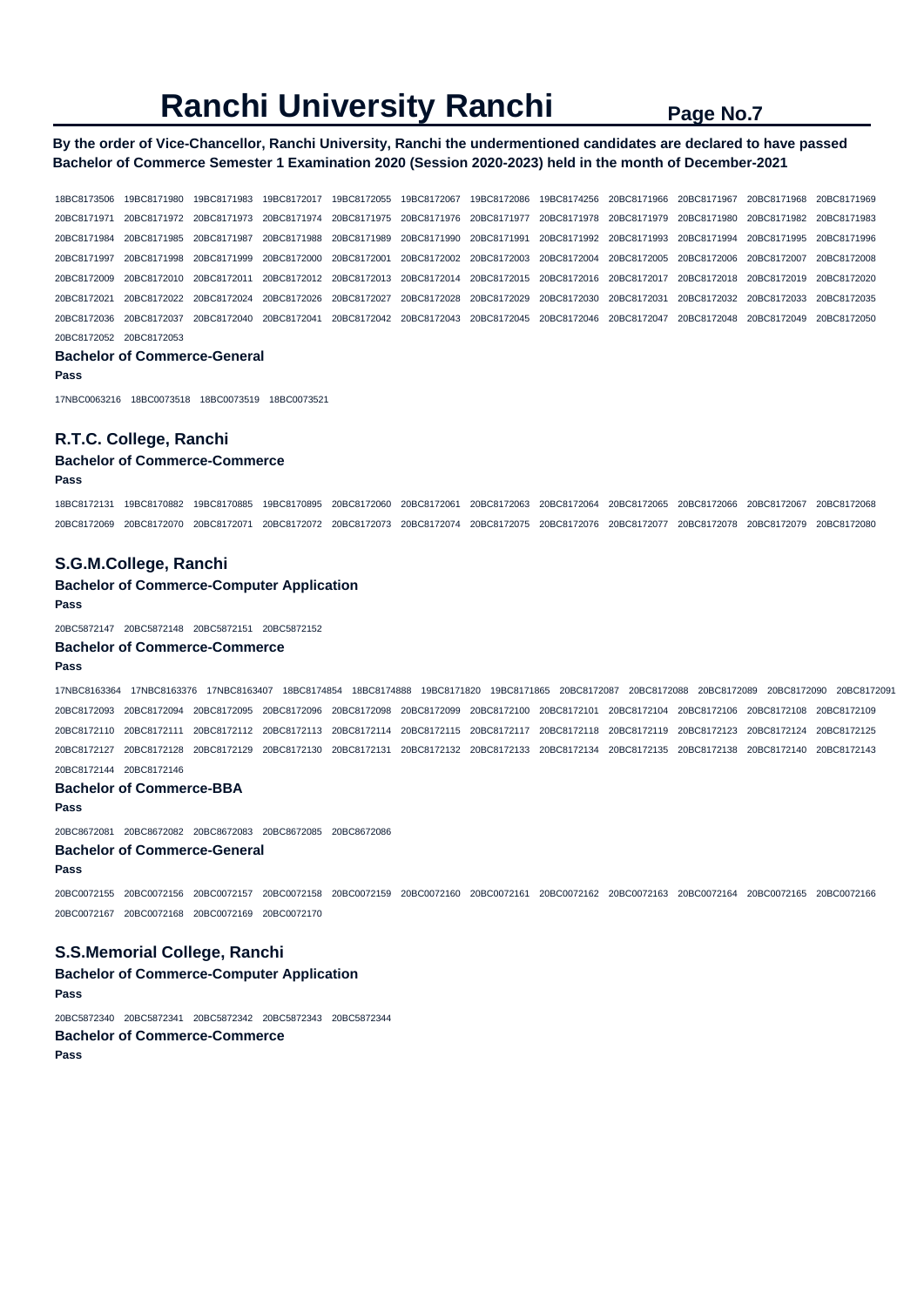## **By the order of Vice-Chancellor, Ranchi University, Ranchi the undermentioned candidates are declared to have passed Bachelor of Commerce Semester 1 Examination 2020 (Session 2020-2023) held in the month of December-2021**

17NBC8162158 18BC8173535 18BC8173538 18BC8173540 18BC8173543 18BC8173563 18BC8173565 18BC8173567 18BC8173579 18BC8173597 18BC8173649 18BC8173662 18BC8173678 18BC8173681 18BC8173731 18BC8173769 18BC8173770 18BC8173829 18BC8173855 18BC8173869 18BC8173873 19BC8173069 19BC8173121 19BC8173208 19BC8173212 19BC8173298 20BC8172193 20BC8172194 20BC8172195 20BC8172196 20BC8172197 20BC8172198 20BC8172199 20BC8172200 20BC8172201 20BC8172202 20BC8172203 20BC8172205 20BC8172206 20BC8172207 20BC8172208 20BC8172209 20BC8172210 20BC8172211 20BC8172212 20BC8172213 20BC8172214 20BC8172215 20BC8172216 20BC8172219 20BC8172220 20BC8172221 20BC8172223 20BC8172224 20BC8172225 20BC8172226 20BC8172227 20BC8172228 20BC8172229 20BC8172230 20BC8172231 20BC8172232 20BC8172233 20BC8172234 20BC8172235 20BC8172236 20BC8172237 20BC8172238 20BC8172240 20BC8172241 20BC8172242 20BC8172243 20BC8172244 20BC8172245 20BC8172246 20BC8172248 20BC8172250 20BC8172251 20BC8172252 20BC8172253 20BC8172254 20BC8172255 20BC8172256 20BC8172257 20BC8172258 20BC8172260 20BC8172261 20BC8172262 20BC8172263 20BC8172264 20BC8172265 20BC8172266 20BC8172268 20BC8172269 20BC8172270 20BC8172272 20BC8172273 20BC8172274 20BC8172275 20BC8172276 20BC8172277 20BC8172278 20BC8172279 20BC8172280 20BC8172281 20BC8172282 20BC8172283 20BC8172284 20BC8172285 20BC8172286 20BC8172287 20BC8172288 20BC8172289 20BC8172290 20BC8172291 20BC8172292 20BC8172293 20BC8172294 20BC8172295 20BC8172296 20BC8172297 20BC8172298 20BC8172299 20BC8172301 20BC8172302 20BC8172303 20BC8172304 20BC8172305 20BC8172306 20BC8172308 20BC8172309 20BC8172310 20BC8172311 20BC8172312 20BC8172313 20BC8172314 20BC8172315 20BC8172316 20BC8172317 20BC8172318 20BC8172319 20BC8172320 20BC8172321 20BC8172322 20BC8172324 20BC8172325 20BC8172327 20BC8172329 20BC8172330 20BC8172331 20BC8172332 20BC8172334 20BC8172335 20BC8172336 20BC8172337 20BC8172338

**Bachelor of Commerce-BBA** 

**Pass** 

20BC8672180 20BC8672182 20BC8672183 20BC8672184 20BC8672185 20BC8672186 20BC8672187 20BC8672189 20BC8672190 20BC8672191

### **Bachelor of Commerce-General**

**Pass** 

17NBC0062008 19BC0073317

#### **Silli College, Silli**

#### **Bachelor of Commerce-Commerce**

#### **Pass**

17NBC8161808 17NBC8161827 18BC8175011 18BC8175037 20BC8172345 20BC8172347 20BC8172348 20BC8172349 20BC8172352 20BC8172353 20BC8172354 20BC8172355 20BC8172356 20BC8172358 20BC8172359 20BC8172360 20BC8172361 20BC8172362 20BC8172363 20BC8172364 20BC8172365 20BC8172366 20BC8172367 20BC8172369 20BC8172370 20BC8172371 20BC8172374 20BC8172375 20BC8172376 20BC8172377 20BC8172378 20BC8172379 20BC8172380 20BC8172381 20BC8172382 20BC8172383 20BC8172384 20BC8172386 20BC8172387 20BC8172389 20BC8172390 20BC8172391 20BC8172392 20BC8173182

#### **Simdega College, Simdega**

**Bachelor of Commerce-Computer Application Pass**  20BC5872474

#### **Bachelor of Commerce-Commerce**

**Pass** 

18BC8172767 18BC8172830 20BC8172393 20BC8172395 20BC8172399 20BC8172401 20BC8172402 20BC8172405 20BC8172407 20BC8172409 20BC8172413 20BC8172418 20BC8172422 20BC8172437 20BC8172439 20BC8172441 20BC8172442 20BC8172444 20BC8172445 20BC8172449 20BC8172452 20BC8172463 20BC8172465 20BC8172472 20BC8173176

## **St. Joseph College, Torpa**

## **Bachelor of Commerce-Commerce**

**Pass** 

18BC8175100 20BC8172476 20BC8172478 20BC8172480 20BC8172481 20BC8172483 20BC8172485 20BC8172486 20BC8172488 20BC8172490 20BC8172491 20BC8172492 20BC8172493 20BC8172494 20BC8172495 20BC8172497 20BC8172498 20BC8172499 20BC8172500 20BC8172502 20BC8172503 20BC8172504 20BC8172505

## **St. Paul College, Ranchi**

**Bachelor of Commerce-Computer Application Pass**  20BC5872670 **Bachelor of Commerce-Commerce Pass**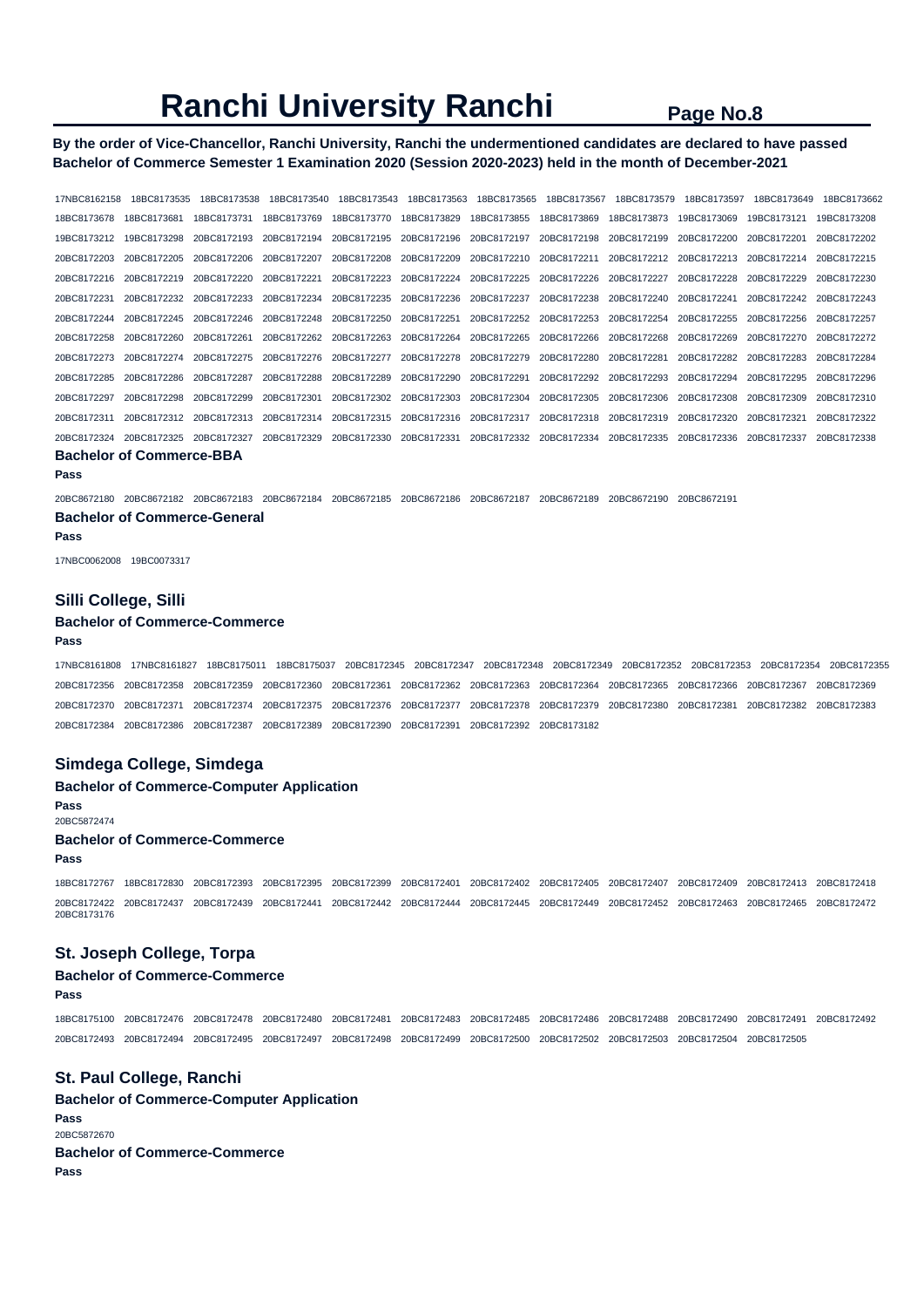**By the order of Vice-Chancellor, Ranchi University, Ranchi the undermentioned candidates are declared to have passed Bachelor of Commerce Semester 1 Examination 2020 (Session 2020-2023) held in the month of December-2021** 

17NBC8162915 18BC8174355 18BC8174359 18BC8174522 18BC8174524 18BC8174695 20BC8172518 20BC8172519 20BC8172520 20BC8172521 20BC8172522 20BC8172523 20BC8172524 20BC8172525 20BC8172526 20BC8172527 20BC8172528 20BC8172529 20BC8172530 20BC8172531 20BC8172532 20BC8172533 20BC8172534 20BC8172535 20BC8172536 20BC8172538 20BC8172540 20BC8172542 20BC8172543 20BC8172544 20BC8172545 20BC8172546 20BC8172547 20BC8172548 20BC8172549 20BC8172550 20BC8172551 20BC8172552 20BC8172553 20BC8172554 20BC8172555 20BC8172556 20BC8172557 20BC8172558 20BC8172559 20BC8172560 20BC8172561 20BC8172562 20BC8172564 20BC8172565 20BC8172566 20BC8172567 20BC8172568 20BC8172569 20BC8172570 20BC8172571 20BC8172572 20BC8172573 20BC8172574 20BC8172575 20BC8172576 20BC8172577 20BC8172578 20BC8172579 20BC8172580 20BC8172581 20BC8172583 20BC8172584 20BC8172585 20BC8172586 20BC8172587 20BC8172589 20BC8172590 20BC8172591 20BC8172592 20BC8172593 20BC8172594 20BC8172595 20BC8172596 20BC8172597 20BC8172598 20BC8172599 20BC8172600 20BC8172601 20BC8172602 20BC8172603 20BC8172604 20BC8172606 20BC8172607 20BC8172610 20BC8172611 20BC8172612 20BC8172613 20BC8172614 20BC8172615 20BC8172616 20BC8172617 20BC8172618 20BC8172619 20BC8172620 20BC8172621 20BC8172622 20BC8172623 20BC8172624 20BC8172625 20BC8172626 20BC8172627 20BC8172628 20BC8172629 20BC8172632 20BC8172633 20BC8172634 20BC8172635 20BC8172636 20BC8172637 20BC8172638 20BC8172639 20BC8172641 20BC8172642 20BC8172643 20BC8172644 20BC8172645 20BC8172647 20BC8172648 20BC8172649 20BC8172650 20BC8172651 20BC8172653 20BC8172654 20BC8172655 20BC8172656 20BC8172657 20BC8172658 20BC8172659 20BC8172660 20BC8172661 20BC8172662 20BC8172663 20BC8172664 20BC8172665 20BC8172666 20BC8172667 20BC8172668 20BC8172669 **Bachelor of Commerce-BBA** 

**Pass** 

20BC8672506 20BC8672508 20BC8672509 20BC8672511 20BC8672512 20BC8672513 20BC8672514 20BC8672515 20BC8672516 20BC8672517 **Bachelor of Commerce-General** 

#### **Pass**

19BC0071370 20BC0072671 20BC0072672

### **St. Xaviers College, Simdega**

### **Bachelor of Commerce-Commerce**

```
Pass
```
20BC8172673 20BC8172674 20BC8172675 20BC8172676 20BC8172677 20BC8172678 20BC8172679 20BC8172680 20BC8172681 20BC8172682 20BC8172683 20BC8172684 20BC8172686 20BC8172687 20BC8172688 20BC8172689 20BC8172690 20BC8172691 20BC8172692 20BC8172693 20BC8172694 20BC8172695 20BC8172696 20BC8172698 20BC8172699 20BC8172700 20BC8172701 20BC8172702 20BC8172703 20BC8172704 20BC8172705 20BC8172706 20BC8172707 20BC8172708 20BC8172709 20BC8172710 20BC8172711 20BC8172712 20BC8172713 20BC8172714 20BC8172715 20BC8172716 20BC8172717 20BC8172718 20BC8172719 20BC8172720 20BC8172721 20BC8172722 20BC8172723 20BC8172724 20BC8172725 20BC8172726 20BC8172727 20BC8172728 20BC8172729 20BC8172730 20BC8172731 20BC8172732 20BC8172733 20BC8172734 20BC8172735 20BC8172736 20BC8172737 20BC8172738 20BC8172739 20BC8172740 20BC8172741 20BC8172742 20BC8172743 20BC8172744 20BC8172745 20BC8172746 20BC8172747 20BC8172748 20BC8172749 20BC8172750 20BC8172751 20BC8172752 20BC8172753 20BC8172754

### **Tana Bhagat College, Ghaghra**

**Bachelor of Commerce-Commerce Pass**  20BC8172755 **Bachelor of Commerce-General Pass**  20BC0072756

## **U.K.S.Mahavidyalaya, Dakra**

## **Bachelor of Commerce-Commerce**

**Pass** 

20BC8172757 20BC8172758 20BC8172759 20BC8172760 20BC8172761 20BC8172762 20BC8172763 20BC8172764 20BC8172765 20BC8172766 20BC8172767 20BC8172768 20BC8172769 20BC8172770 20BC8172771 20BC8172772 20BC8172773 20BC8172774 20BC8172775 20BC8172776 20BC8172777 20BC8172778 20BC8172779 20BC8172780 20BC8172781 20BC8172782 20BC8172783 20BC8172784 20BC8172785 20BC8172786

## **Bachelor of Commerce-General**

**Pass**  20BC0072787

#### **Y. S. Mahavidyalaya,Dhurwa,Ranchi**

#### **Bachelor of Commerce-Computer Application**

**Pass** 

20BC5873038 20BC5873039 20BC5873040 20BC5873041 20BC5873042 20BC5873043 20BC5873044 20BC5873045 20BC5873046 20BC5873047 20BC5873048 20BC5873049 20BC5873050 20BC5873051 20BC5873052 20BC5873053 20BC5873054 20BC5873055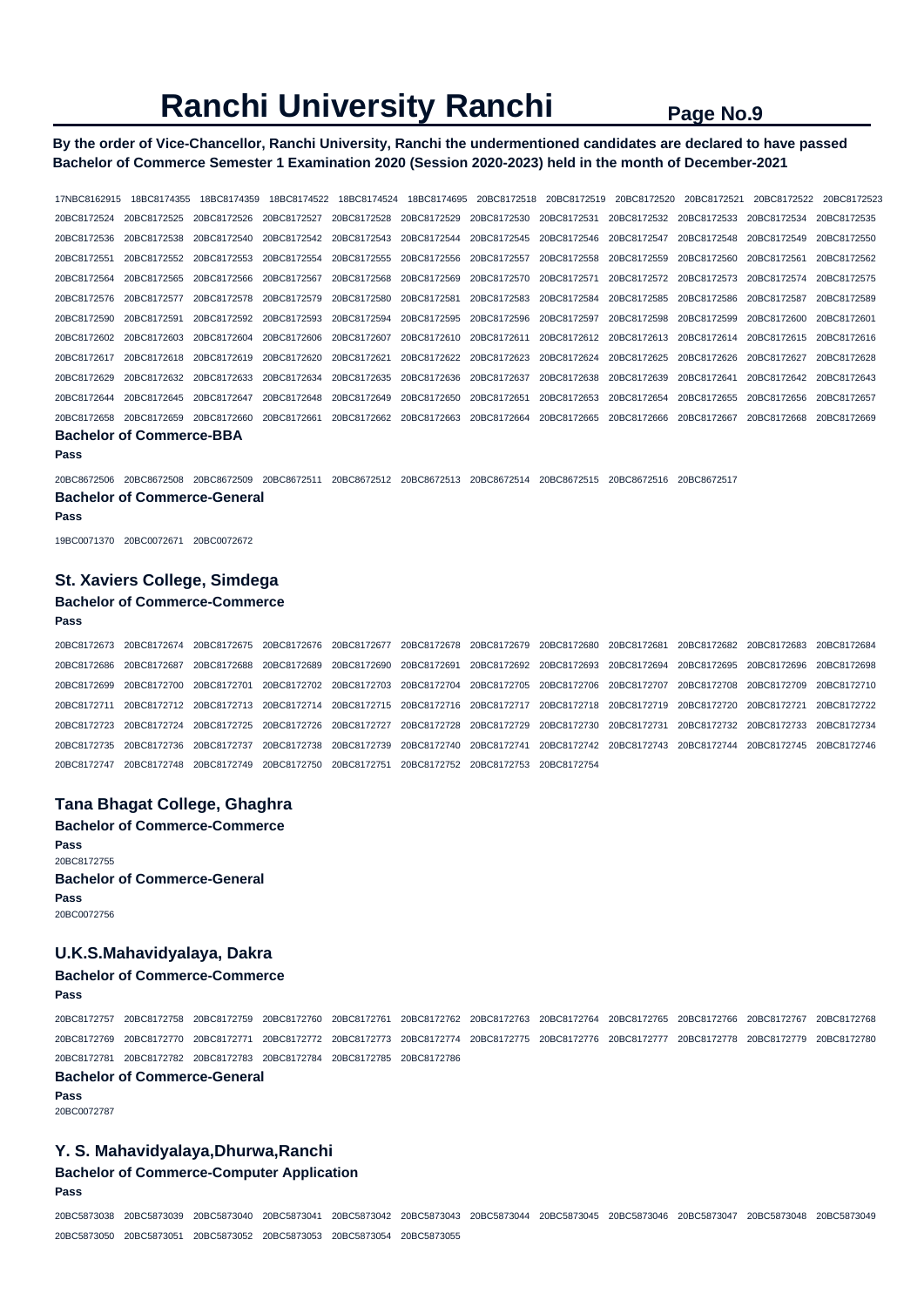**By the order of Vice-Chancellor, Ranchi University, Ranchi the undermentioned candidates are declared to have passed Bachelor of Commerce Semester 1 Examination 2020 (Session 2020-2023) held in the month of December-2021** 

## **Bachelor of Commerce-Commerce**

| 17NBC8163582                    | 18BC8173988 | 18BC8174019 | 18BC8174024 | 18BC8174027             | 18BC8174038                         |             | 18BC8174062 18BC8174090 | 18BC8174093 | 18BC8174098 | 18BC8174112 | 18BC8174115 |
|---------------------------------|-------------|-------------|-------------|-------------------------|-------------------------------------|-------------|-------------------------|-------------|-------------|-------------|-------------|
| 18BC8174122                     | 18BC8174125 | 18BC8174156 | 18BC8174189 | 18BC8174198             | 18BC8174214                         | 18BC8174253 | 18BC8174258             | 18BC8174270 | 19BC8171526 | 19BC8171543 | 19BC8171589 |
| 19BC8171632                     | 19BC8171681 | 19BC8171685 | 19BC8171733 |                         | 19BC8172422 20BC8172832 20BC8172833 |             | 20BC8172834             | 20BC8172835 | 20BC8172837 | 20BC8172838 | 20BC8172839 |
| 20BC8172840                     | 20BC8172841 | 20BC8172842 | 20BC8172843 | 20BC8172844             | 20BC8172845                         | 20BC8172846 | 20BC8172847             | 20BC8172849 | 20BC8172850 | 20BC8172851 | 20BC8172852 |
| 20BC8172853                     | 20BC8172854 | 20BC8172855 | 20BC8172856 | 20BC8172857             | 20BC8172858                         | 20BC8172859 | 20BC8172860             | 20BC8172861 | 20BC8172862 | 20BC8172863 | 20BC8172864 |
| 20BC8172865                     | 20BC8172866 | 20BC8172867 | 20BC8172868 | 20BC8172870             | 20BC8172871                         | 20BC8172872 | 20BC8172873             | 20BC8172874 | 20BC8172875 | 20BC8172876 | 20BC8172877 |
| 20BC8172878                     | 20BC8172879 | 20BC8172880 | 20BC8172881 | 20BC8172882             | 20BC8172883                         | 20BC8172884 | 20BC8172886             | 20BC8172887 | 20BC8172888 | 20BC8172889 | 20BC8172890 |
| 20BC8172891                     | 20BC8172893 | 20BC8172894 | 20BC8172895 | 20BC8172896             | 20BC8172897                         | 20BC8172898 | 20BC8172899             | 20BC8172900 | 20BC8172901 | 20BC8172904 | 20BC8172905 |
| 20BC8172906                     | 20BC8172907 | 20BC8172908 | 20BC8172909 | 20BC8172910             | 20BC8172911                         | 20BC8172912 | 20BC8172914             | 20BC8172915 | 20BC8172916 | 20BC8172917 | 20BC8172918 |
| 20BC8172919                     | 20BC8172920 | 20BC8172921 | 20BC8172922 | 20BC8172923             | 20BC8172925                         | 20BC8172926 | 20BC8172927             | 20BC8172930 | 20BC8172931 | 20BC8172932 | 20BC8172933 |
| 20BC8172934                     | 20BC8172935 | 20BC8172936 | 20BC8172937 | 20BC8172938             | 20BC8172939                         | 20BC8172940 | 20BC8172941             | 20BC8172942 | 20BC8172943 | 20BC8172944 | 20BC8172945 |
| 20BC8172946                     | 20BC8172947 | 20BC8172948 | 20BC8172949 | 20BC8172950             | 20BC8172951                         | 20BC8172952 | 20BC8172953             | 20BC8172954 | 20BC8172955 | 20BC8172956 | 20BC8172957 |
| 20BC8172958                     | 20BC8172959 | 20BC8172961 | 20BC8172962 | 20BC8172963             | 20BC8172964                         | 20BC8172966 | 20BC8172967             | 20BC8172968 | 20BC8172970 | 20BC8172971 | 20BC8172972 |
| 20BC8172973                     | 20BC8172974 | 20BC8172975 | 20BC8172976 | 20BC8172977             | 20BC8172978                         | 20BC8172979 | 20BC8172981             | 20BC8172982 | 20BC8172983 | 20BC8172984 | 20BC8172985 |
| 20BC8172986                     | 20BC8172987 | 20BC8172988 | 20BC8172989 | 20BC8172990             | 20BC8172991                         | 20BC8172992 | 20BC8172993             | 20BC8172994 | 20BC8172995 | 20BC8172996 | 20BC8172997 |
| 20BC8172998                     | 20BC8172999 | 20BC8173000 | 20BC8173001 | 20BC8173002 20BC8173004 |                                     | 20BC8173005 | 20BC8173006             |             |             |             |             |
| <b>Bachelor of Commerce-BBA</b> |             |             |             |                         |                                     |             |                         |             |             |             |             |
| Pass                            |             |             |             |                         |                                     |             |                         |             |             |             |             |
| 20BC8672788                     | 20BC8672789 | 20BC8672790 | 20BC8672791 | 20BC8672792             | 20BC8672793                         | 20BC8672796 | 20BC8672797             | 20BC8672798 | 20BC8672799 | 20BC8672800 | 20BC8672801 |
| 20BC8672802                     | 20BC8672803 | 20BC8672804 | 20BC8672805 | 20BC8672806             | 20BC8672807                         | 20BC8672808 | 20BC8672809             | 20BC8672810 | 20BC8672811 | 20BC8672812 | 20BC8672813 |
| 20BC8672814                     | 20BC8672815 | 20BC8672816 | 20BC8672817 | 20BC8672818             | 20BC8672820                         | 20BC8672822 | 20BC8672823             | 20BC8672824 | 20BC8672825 | 20BC8672826 | 20BC8672827 |

20BC8672828 20BC8672829 20BC8672830 20BC8672831

Cer Sing

**(Dr.G.K.Singh) Director (EDPC)**

> **-Sd-Controller of Examinations**

Memo No.: RU/EX/EDPC-577-586/2022 Date:12-04-2022

Copy forwarded to

- 1. HOD Concerned
- 2. College Notice Board
- 3. The Editor
	- a. Ranchi Express,Ranchi
	- b. Prabhat Khabar,Ranchi
	- c. Aaj,Ranchi